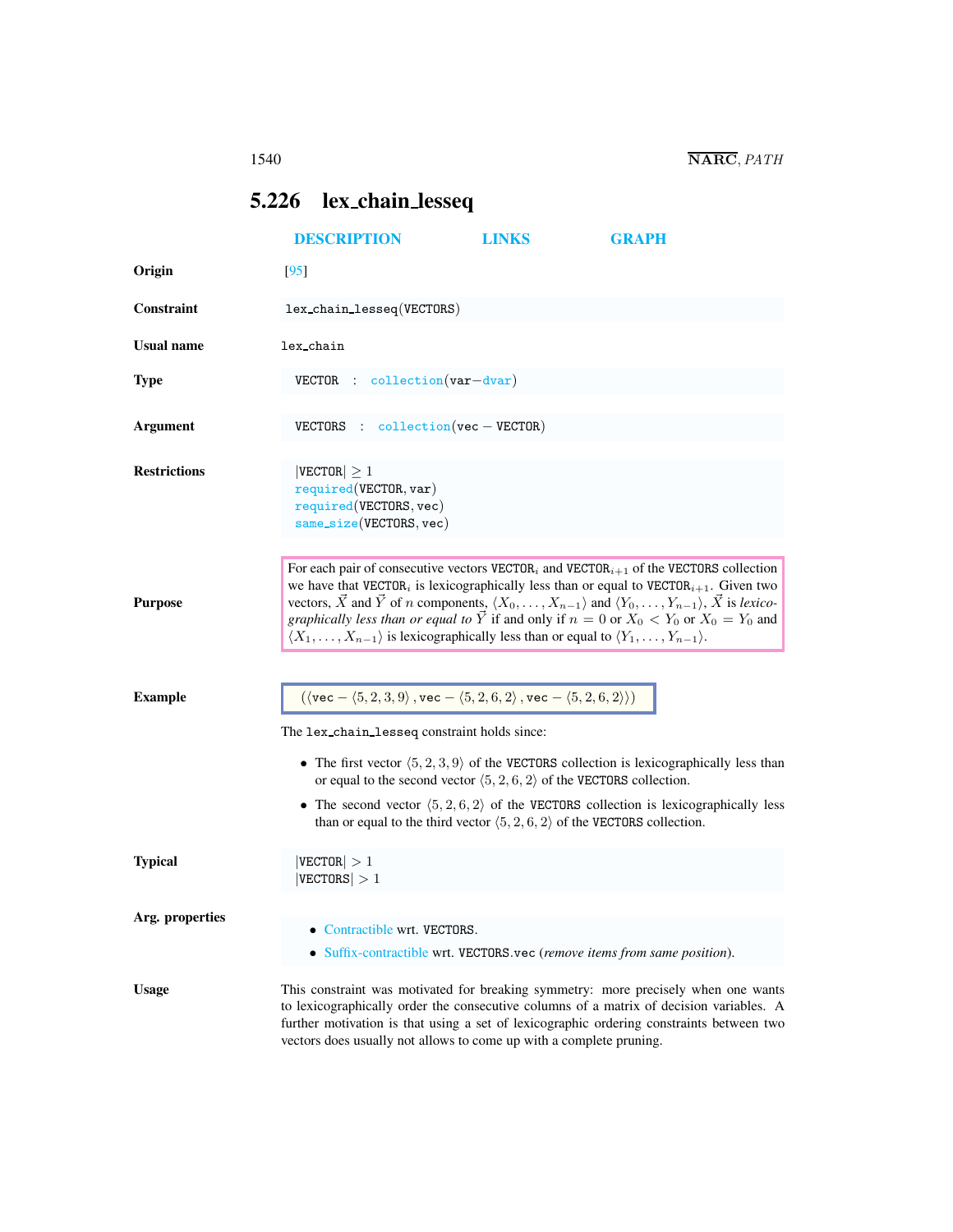<span id="page-1-0"></span>

|                  | 20030820<br>1541                                                                                                                                                                                                                                                                                                                                                                                                   |  |  |
|------------------|--------------------------------------------------------------------------------------------------------------------------------------------------------------------------------------------------------------------------------------------------------------------------------------------------------------------------------------------------------------------------------------------------------------------|--|--|
| <b>Algorithm</b> | A filtering algorithm achieving arc-consistency for a chain of lexicographical ordering con-<br>straints is presented in $[95]$ .                                                                                                                                                                                                                                                                                  |  |  |
|                  | Six different ways of integrating a chain of lexicographical ordering constraints within<br>non-overlapping constraints like diffn or geost and within their corresponding necessary<br>condition like the cumulative constraint are shown in [3].                                                                                                                                                                 |  |  |
| <b>Systems</b>   | $lexChainEq$ in Choco, $lex\_chain$ in SICStus.                                                                                                                                                                                                                                                                                                                                                                    |  |  |
| See also         | common keyword: allperm (lexicographic order), geost (symmetry, lexicographic or-<br>dering on the origins of tasks, rectangles, ), lex_between, lex_greater,<br>lex_greatereq, lex_less(lexicographic order).                                                                                                                                                                                                     |  |  |
|                  | <b>implied by:</b> $\text{lex2}(columns \text{ lex} ordering \text{ imposed by constraint } \text{lex2} removed)$ ,<br>lex_chain_less (non-strict order implied by strict order),<br>ordered_atleast_nvector (NVEC of constraint ordered_atleast_nvector removed),<br>ordered_atmost_nvector (NVEC of constraint ordered_atmost_nvector removed),<br>ordered_nvector (NVEC of constraint ordered_nvector removed). |  |  |
|                  | part of system of constraints: lex_lesseq.                                                                                                                                                                                                                                                                                                                                                                         |  |  |
|                  | related: cumulative, diffn(lexicographic ordering on the origins of tasks,<br>$rectangles, \ldots$ ).                                                                                                                                                                                                                                                                                                              |  |  |
|                  | system of constraints: lex2.                                                                                                                                                                                                                                                                                                                                                                                       |  |  |
|                  | used in graph description: lex_lesseq.                                                                                                                                                                                                                                                                                                                                                                             |  |  |
| <b>Keywords</b>  | characteristic of a constraint: vector.                                                                                                                                                                                                                                                                                                                                                                            |  |  |
|                  | <b>constraint type:</b> system of constraints, decomposition, order constraint.                                                                                                                                                                                                                                                                                                                                    |  |  |
|                  | <b>filtering:</b> arc-consistency.                                                                                                                                                                                                                                                                                                                                                                                 |  |  |
|                  | <b>heuristics:</b> heuristics and lexicographical ordering.                                                                                                                                                                                                                                                                                                                                                        |  |  |
|                  | symmetry: symmetry, matrix symmetry, lexicographic order.                                                                                                                                                                                                                                                                                                                                                          |  |  |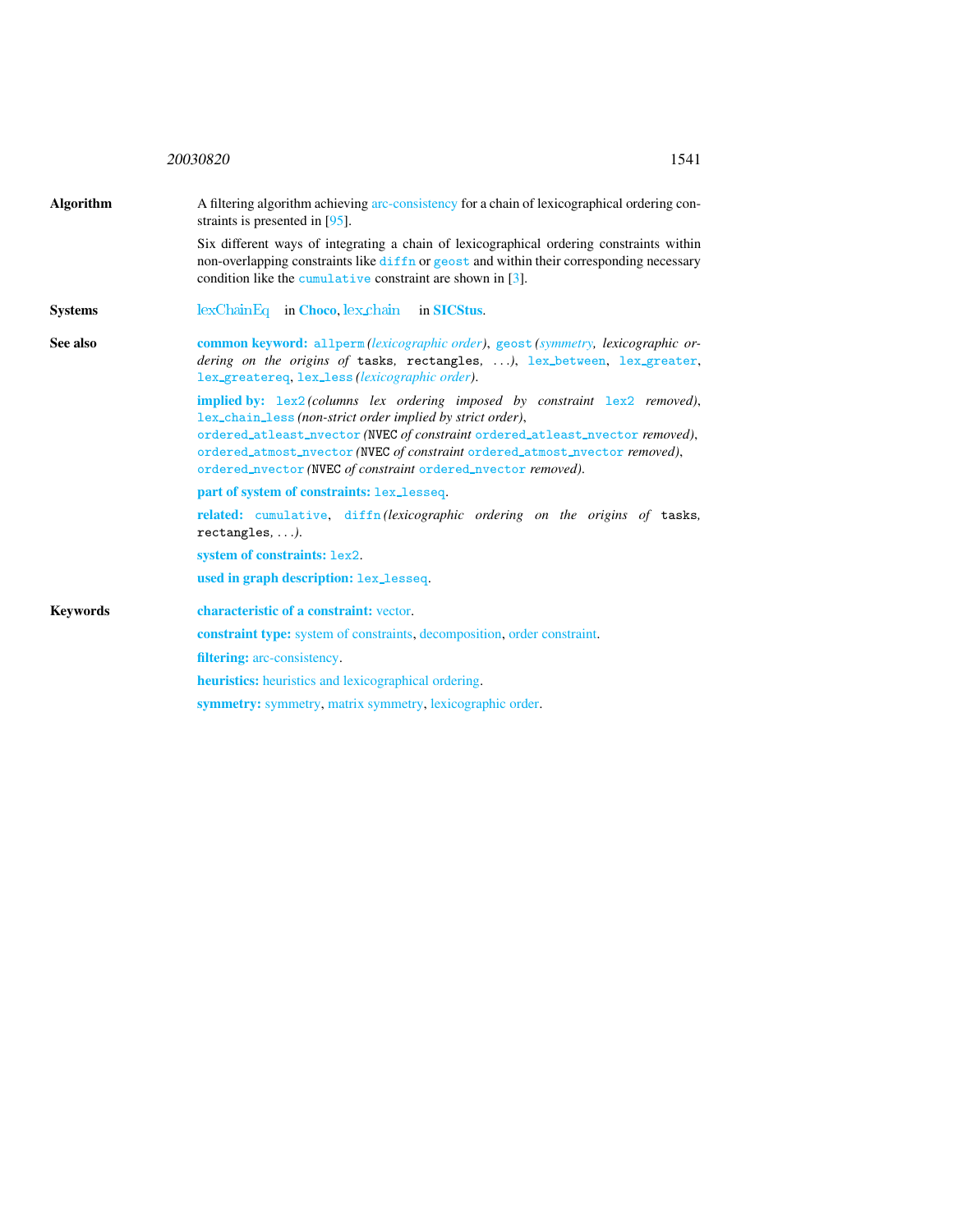| Arc input(s)         | VECTORS                                           |
|----------------------|---------------------------------------------------|
| Arc generator        | $PATH \rightarrow collection(vectors1, vectors2)$ |
| Arc arity            | 2                                                 |
| Arc constraint $(s)$ | lex_lesseq(vectors1.vec, vectors2.vec)            |
| Graph property(ies)  | $NARC =  VECTORS  - 1$                            |
|                      |                                                   |

Graph model Parts (A) and (B) of Figure [5.481](#page-2-1) respectively show the initial and final graph associated with the Example slot. Since we use the NARC graph property, the arcs of the final graph are stressed in bold. The lex chain lesseq constraint holds since all the arc constraints of the initial graph are satisfied.



<span id="page-2-1"></span>Figure 5.481: Initial and final graph of the lex chain lesseq constraint

Signature Since we use the *PATH* arc generator on the VECTORS collection the number of arcs of the initial graph is equal to  $|VECTORS| - 1$ . For this reason we can rewrite  $NARC =$  $|VECTORS| - 1$  to  $NARC \ge |VECTORS| - 1$  and simplify  $\overline{NARC}$  to  $\overline{NARC}$ .

<span id="page-2-0"></span>